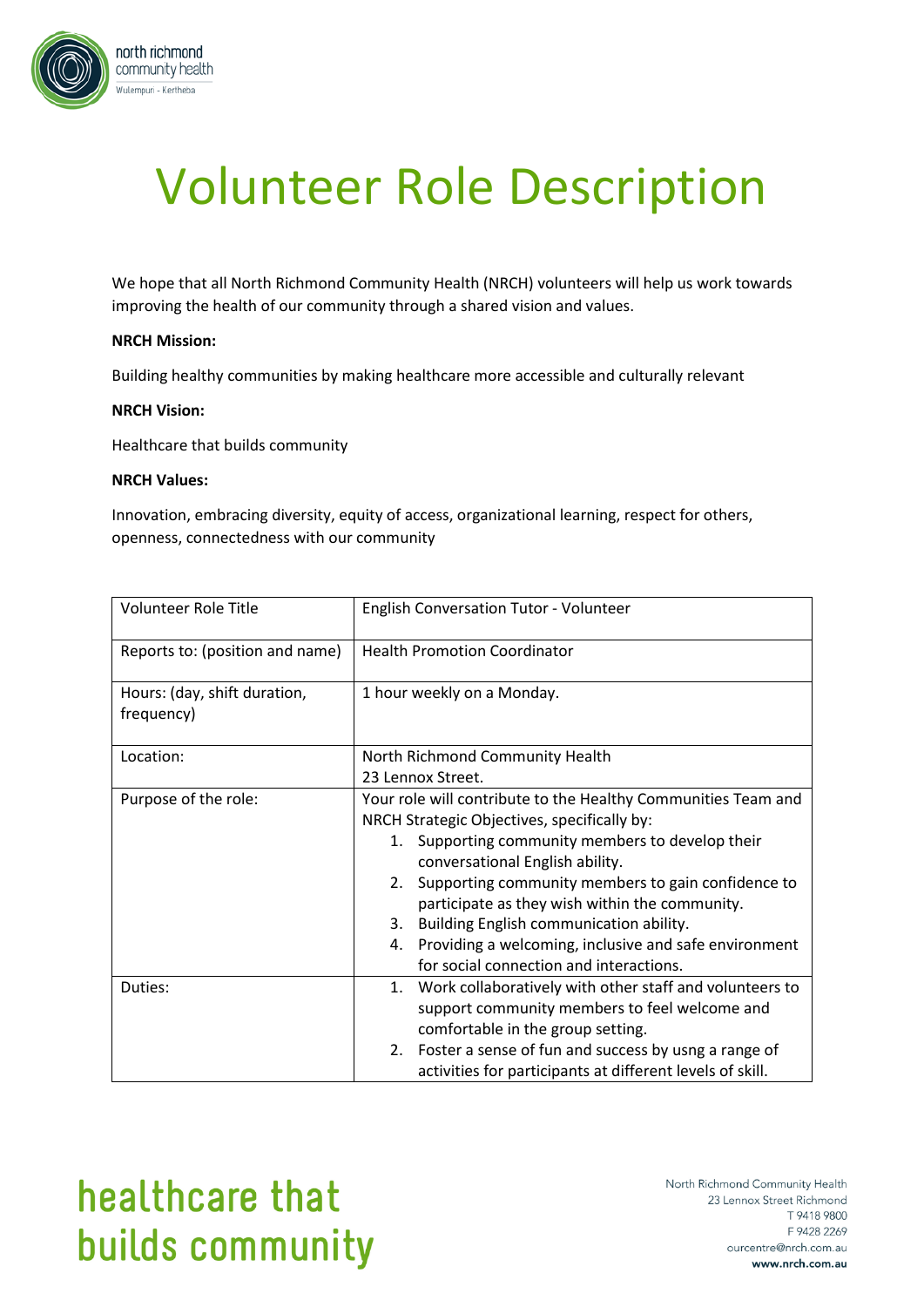

|                                | 3.<br>Role model respectful and inclusive behaviours and<br>communication skills. |
|--------------------------------|-----------------------------------------------------------------------------------|
|                                | 4. Deliver sessions from a strengths based perspective.                           |
|                                |                                                                                   |
|                                | Prepare activities that are inclusive for people from<br>5.                       |
|                                | diverse backgrounds and at different levels of                                    |
|                                | confidence and ability.                                                           |
|                                | Maintain attendance records.<br>6.                                                |
| Selection Criteria - Essential | Experience working with people from diverse<br>٠                                  |
|                                | backgrounds.                                                                      |
|                                | Good interpersonal and communication skills.                                      |
|                                | Ability to work with individuals from their existing skill<br>$\bullet$           |
|                                | level and encourage further development.                                          |
|                                | Ability to encourage participation from attendees.                                |
|                                | Reliable.<br>$\bullet$                                                            |
|                                | Ability to work with individuals, and facilitate groups.                          |
|                                | Patient, respectful, inclusive.<br>$\bullet$                                      |
|                                | Willingness to seek advice when appropriate.<br>٠                                 |
|                                | Demonstrated ability to work in a culturally<br>$\bullet$                         |
|                                | appropriate manner.                                                               |
| Selection Criteria - Desirable |                                                                                   |
|                                | Qualifications and/or experience with teaching English<br>$\bullet$               |
|                                | as a second language, eg TESOL.                                                   |
|                                | Bi-lingual volunteers highly regarded, particularly with<br>$\bullet$             |
|                                | local community languages.                                                        |
|                                | Qualifications/experience in adult education/teaching.                            |
|                                |                                                                                   |

Conditions of appointment:

- Clear National Police Check
- Current Working with Children Check
- When required, clear International Police Check
- Commitment to comply with NRCH policies and procedures, Code of Conduct
- Evidence of COVID-19 Vaccination status

This is a volunteer role and does not mean the successful candidate will be offered a paid position

I have read and agree to undertake the duties and conditions of this volunteer role description.

Print Name: Signature: Signature:

Date: